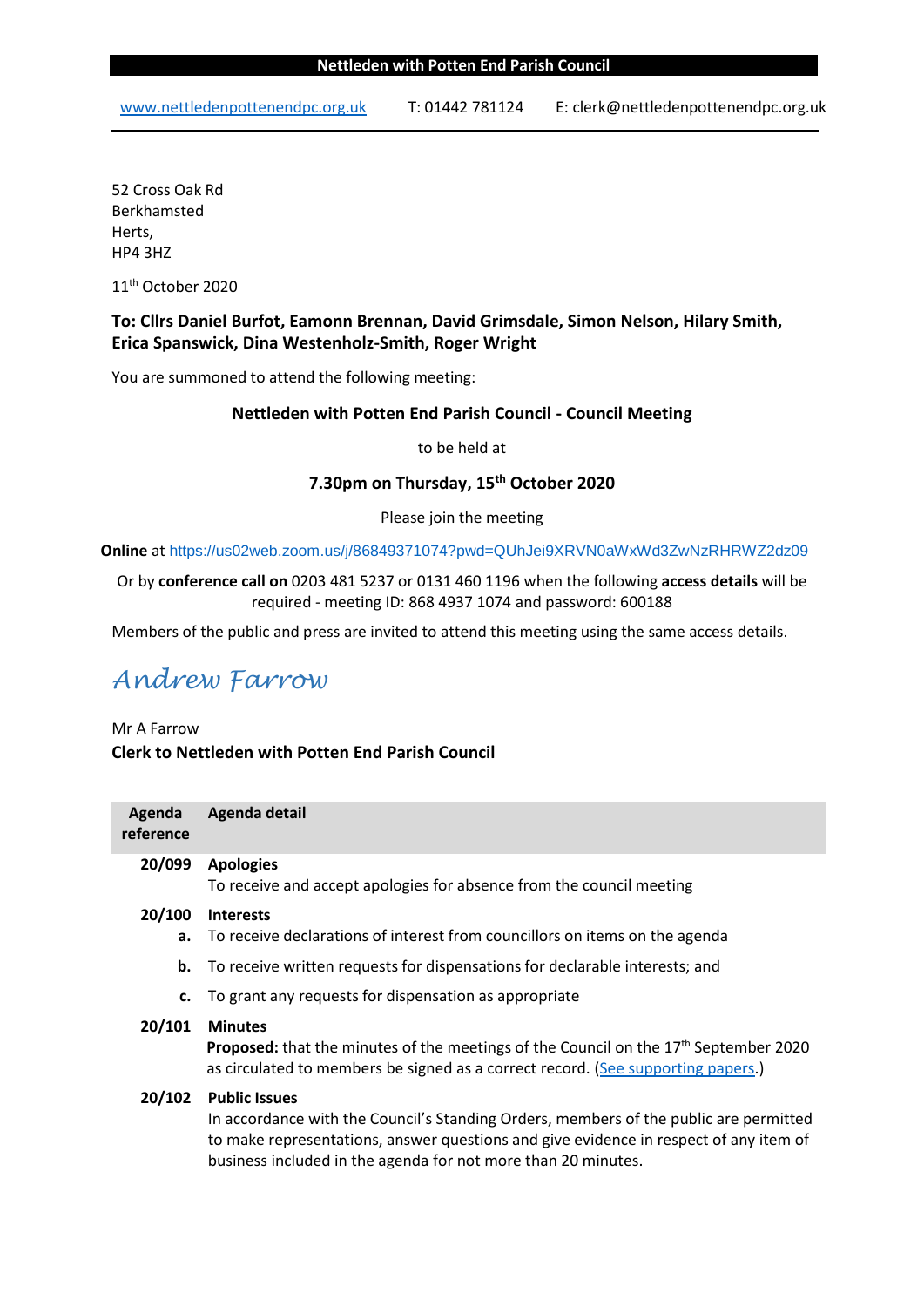| Agenda<br>reference | Agenda detail                                                                                                                                                                                                                                                                    |  |  |  |
|---------------------|----------------------------------------------------------------------------------------------------------------------------------------------------------------------------------------------------------------------------------------------------------------------------------|--|--|--|
| a.                  | Death of joint owner of Folly's Farm donkey sanctuary.                                                                                                                                                                                                                           |  |  |  |
| 20/103              | <b>Coronavirus update</b>                                                                                                                                                                                                                                                        |  |  |  |
| 20/104              | <b>Report from the Parish Warden</b>                                                                                                                                                                                                                                             |  |  |  |
| 20/105              | <b>National Trust Report</b>                                                                                                                                                                                                                                                     |  |  |  |
| 20/106              | <b>Parish Plan</b><br>Proposed terms of reference to follow.                                                                                                                                                                                                                     |  |  |  |
| 20/107              | Report and Update from the Traffic and Highways Working Party                                                                                                                                                                                                                    |  |  |  |
| а.                  | Gas mains work at junction of The Common and School Lane<br>To note that damage to the slabs by the bus stop caused by the gas mains contractors<br>earlier in the year has been repaired.                                                                                       |  |  |  |
| 20/108              | Report and Update from the Open Spaces and Leisure Working Party                                                                                                                                                                                                                 |  |  |  |
| a.                  | Dangerous branch on oak tree on The Green<br>To note that the Clerk had authorized Simon Baker to remove a dangerous branch on<br>the oak tree on The Green at a cost of £60.                                                                                                    |  |  |  |
| b.                  | <b>Councillor Ginger bench</b><br>To note that the replacement bench had been delivered and will be installed as soon as<br>possible.                                                                                                                                            |  |  |  |
| $c_{\cdot}$         | <b>Allotments</b>                                                                                                                                                                                                                                                                |  |  |  |
|                     | To note that the annual rent is now being collected, and that all allotment<br>i.<br>holders have been issued with a letter advising them of the increase in rent due<br>in 2021.                                                                                                |  |  |  |
|                     | To agree expenditure of £400 for allotment plot markers (see supporting<br>ii.<br>information)                                                                                                                                                                                   |  |  |  |
| d.                  | Open Spaces expenditure prioritisation (see supporting information)<br>Proposed:                                                                                                                                                                                                 |  |  |  |
|                     | i.<br>That there is insufficient demand to justify re-surfacing the car park on the<br>sports field but that a proposal should be prepared to cut back the trees and<br>undergrowth surrounding the car park and approach road so that it can be used<br>when conditions permit. |  |  |  |
|                     | That investigations continue into the possible replacement of all or some of the<br>ii.<br>play equipment on Spencer Holland but that any possible expenditure will not<br>be considered before the financial year 2021/22 at the earliest.                                      |  |  |  |
|                     | That pending a decision on the future of the play equipment on Spencer<br>iii.<br>Holland, no further cosmetic maintenance will be undertaken on the existing<br>equipment.                                                                                                      |  |  |  |
|                     | That a proposal be prepared for the area in front of the goal mouth on Spencer<br>iv.<br>Holland to be re-surfaced with artificial grass.                                                                                                                                        |  |  |  |
| e.                  | St Lawrence, Nettleden (see supporting information)                                                                                                                                                                                                                              |  |  |  |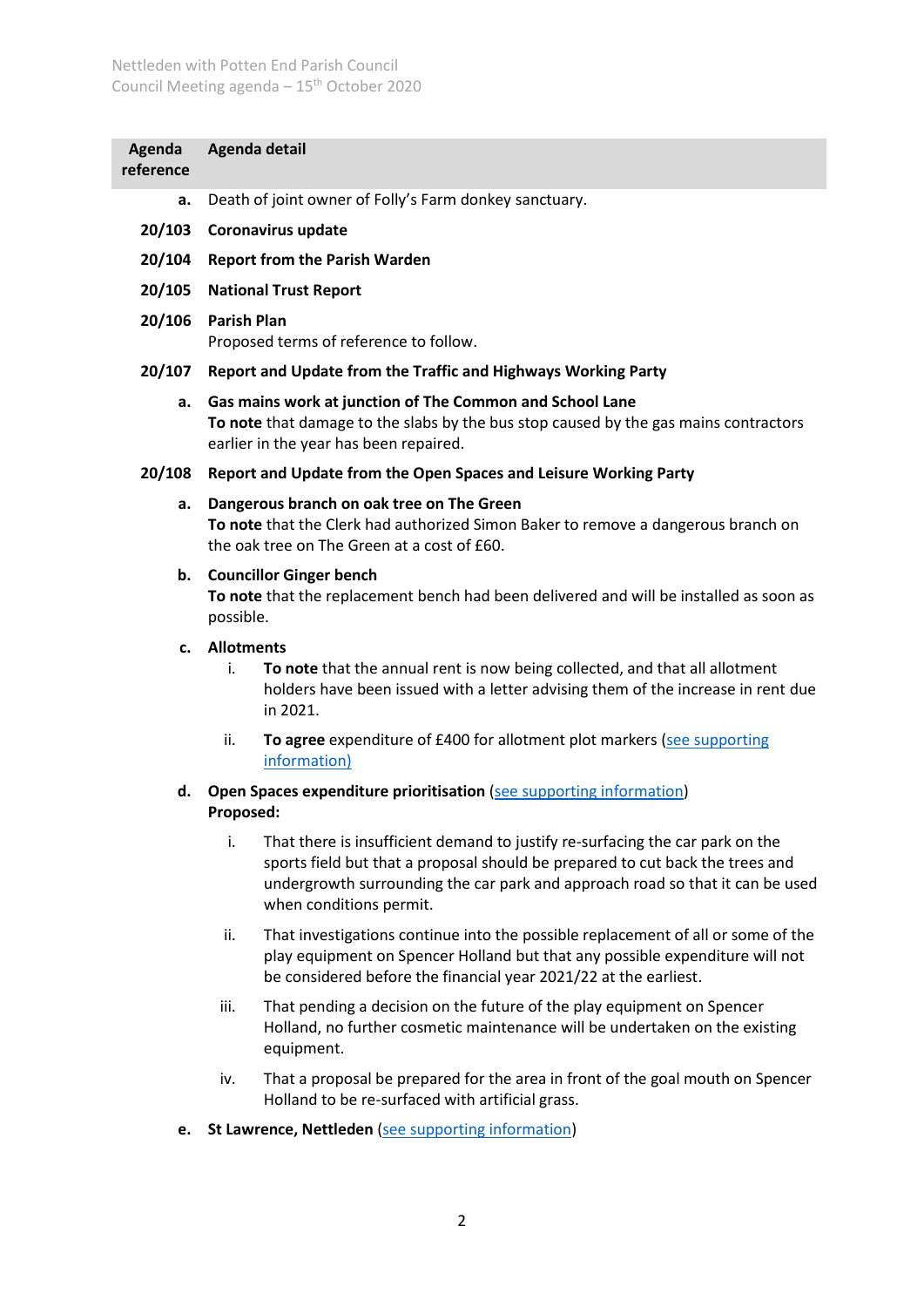#### **Agenda Agenda detail**

**reference**

**To consider** a request for a grant of £1,280 to the Parochial Church Council of St Lawrence in reimbursement of the annual grass cutting from 2019 and occasional trimming of yew trees.

### **20/109 Report and Update from the Finance and Administration Working Party**

- a. **Grant applications** [\(see supporting information\)](https://nettledenpottenendpc.org.uk/pottenwp/wp-content/uploads/2020/10/20-109.a-grant-applications.pdf)
	- i. **To consider** a grant of £600 to 1<sup>st</sup> Potten End Scout Group for the purchase of a marque and PPE stock.
	- **ii. To consider** a grant of £2,500 to the Potten End Village Hall for the reduction in income following the closure caused by Covid-19 and the cost of PPE equipment.

#### b. **2020/21 Financial Report** [\(see supporting information\)](https://nettledenpottenendpc.org.uk/pottenwp/wp-content/uploads/2020/10/20-109.b-2020-21-Financial-Report.pdf)

**To note** a projected year end surplus for regular expenditure/income of £8,900 against a budget £5,800.

### c. **Approval of accounts to be paid:**

Potten End Youth Football Club

|    | <b>K</b> Furness                                      | Parish Warden duties (w/e 28/8 to 18/9)                                                           | £448.00   |  |
|----|-------------------------------------------------------|---------------------------------------------------------------------------------------------------|-----------|--|
|    | A Farrow                                              | Clerk's expenses                                                                                  |           |  |
|    | <b>DCVS</b>                                           | Clerk's October salary (includes back-pay to<br>April and increased hours agreed in<br>September) | £989.50   |  |
|    | <b>DCVS</b>                                           | Monthly fee for October payroll                                                                   | £25.20    |  |
|    | PKF Littlejohn LLP                                    | External audit                                                                                    | £240.00   |  |
|    | Streetmaster (South<br>Wales) Ltd                     | Cllr Ginger replacement bench on The Green                                                        | £897.60   |  |
|    | S C Baker                                             | Remove damaged limbs from oak tree on The<br>Green                                                | £60.00    |  |
|    | <b>D.C.Garden Services</b>                            | Annual cost of open space grass cutting                                                           | £8,220.00 |  |
|    | Parochial Church Council<br>of St Lawrence, Nettleden | Cost of grass cutting and yew trimming in<br>churchyard                                           | £1,280.00 |  |
| d. | To note payments received:                            |                                                                                                   |           |  |
|    | Interest                                              | September                                                                                         |           |  |
|    | Allotment rental                                      |                                                                                                   | £305.00   |  |
|    | Potten End Football Club                              | Annual rental for 2020/21 season                                                                  | £250.00   |  |

Annual rental for 2020/21 season **E200.00** 

**e. Limited assurance review for the year ended 31 March 2020** [\(see supporting](https://nettledenpottenendpc.org.uk/pottenwp/wp-content/uploads/2020/10/20-109.e-Limited-assurance-review-for-2019-20.pdf)  [information\)](https://nettledenpottenendpc.org.uk/pottenwp/wp-content/uploads/2020/10/20-109.e-Limited-assurance-review-for-2019-20.pdf)